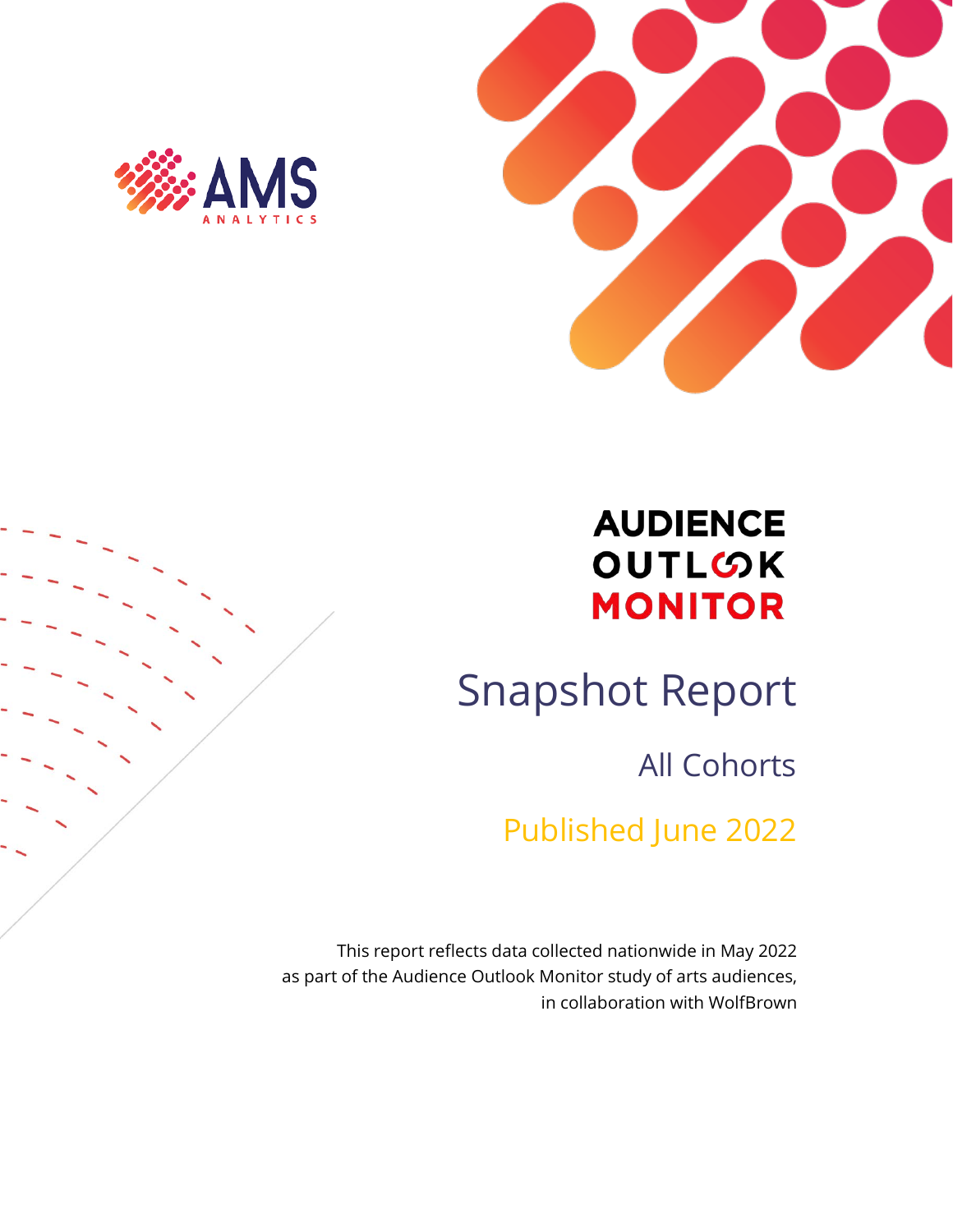## **Survey Responses**

**37**

**Participating Performing Arts Centers and Producers**



**Total responses (May 18)**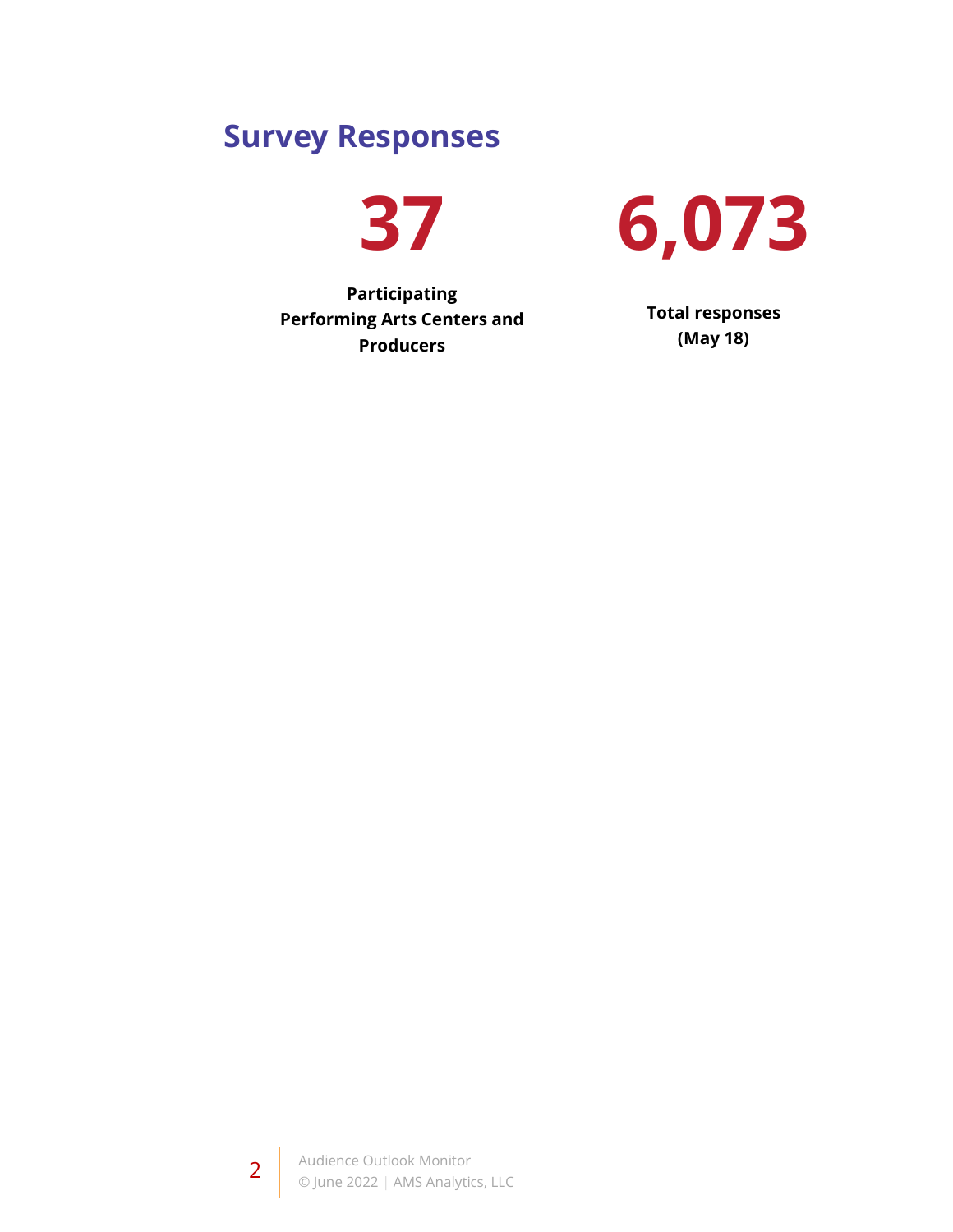### **COVID cases climb nationwide, resulting in plateauing attendance and purchases, and decreased comfort levels**



#### When will you attend in-person performing arts programs?

Fig 1: "When do you think you'll resume attending live performing arts programs?"

Sentiments about current attendance remain static as COVID infections continue to rise nationwide. In May, **76% reported that they are currently attending,**  compared to 75% in April. The oldest patrons remain the most cautious of any age cohort; compared to 89% of those under age 35, only 70% over age 65 are already attending in-person programs.

Comfort levels have declined at both indoor and outdoor venues. As of May, **63% say they would feel 'very comfortable' at an outdoor festival or concert**, and **37% say the same of a large theatre or concert hall;** this represents a 10% decrease in comfort outdoors, and a 16% decrease in comfort indoors, relative to April.

The percentage of patrons who say they will attend under any health safety circumstances has decreased. Compared to 45% in April, **38% in May say they will attend indoors under any circumstances.** Meanwhile, 59% expect some kind of safety regulation to be in place (at least masks).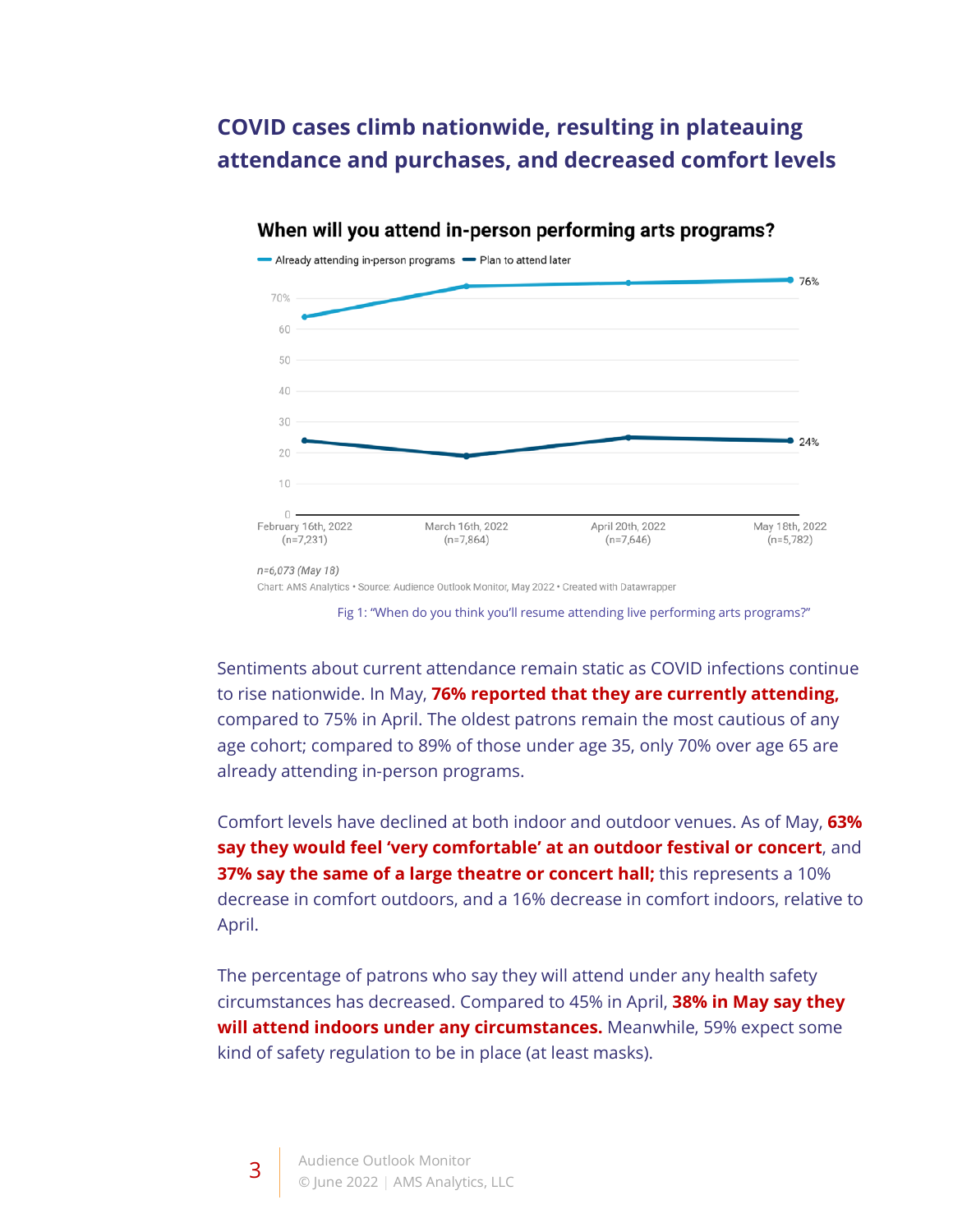Purchases remain on a plateau, with **52% of respondents having purchased tickets or subscriptions in mid-May.** In May, 58% of audiences with a selfreported 'strong' organizational bond made purchases, versus 47% with a weak bond. Also, more than 56% of respondents under age 54 made purchases in the month of May, versus only 49% of those over age 65. Consistent with April, **58% of all patrons who bought tickets in May purchased them more than a month in advance of the event.**

Although COVID concerns are at the front of mind for 41% of patrons who have yet to attend, *program interest, cost, and difficulty making plans* are also dominant barriers interfering with attendance:

**50% have not yet found a program they want to attend.** This figure is consistent with April, and is pronounced among those with a weaker bond: while about 47% with a 'strong' bond report this barrier to attending, 62% with a weak bond say the same.

**41% report concerns about contracting or transmitting COVID-19 in May**, compared to 37% in April. 50% of patrons possessing a strong bond with their organization are concerned about COVID, compared to only 30% with a weak bond.

18% report concerns about the cost of attending and personal budget limitations.

**21% say making plans in advance is more difficult** than it used to be, primarily due to the uncertainty of the pandemic.

Steady and effective communication continues, as **58% say their organization has done an 'excellent' job of staying in touch and communicating.** An additional 31% say communication is 'good'.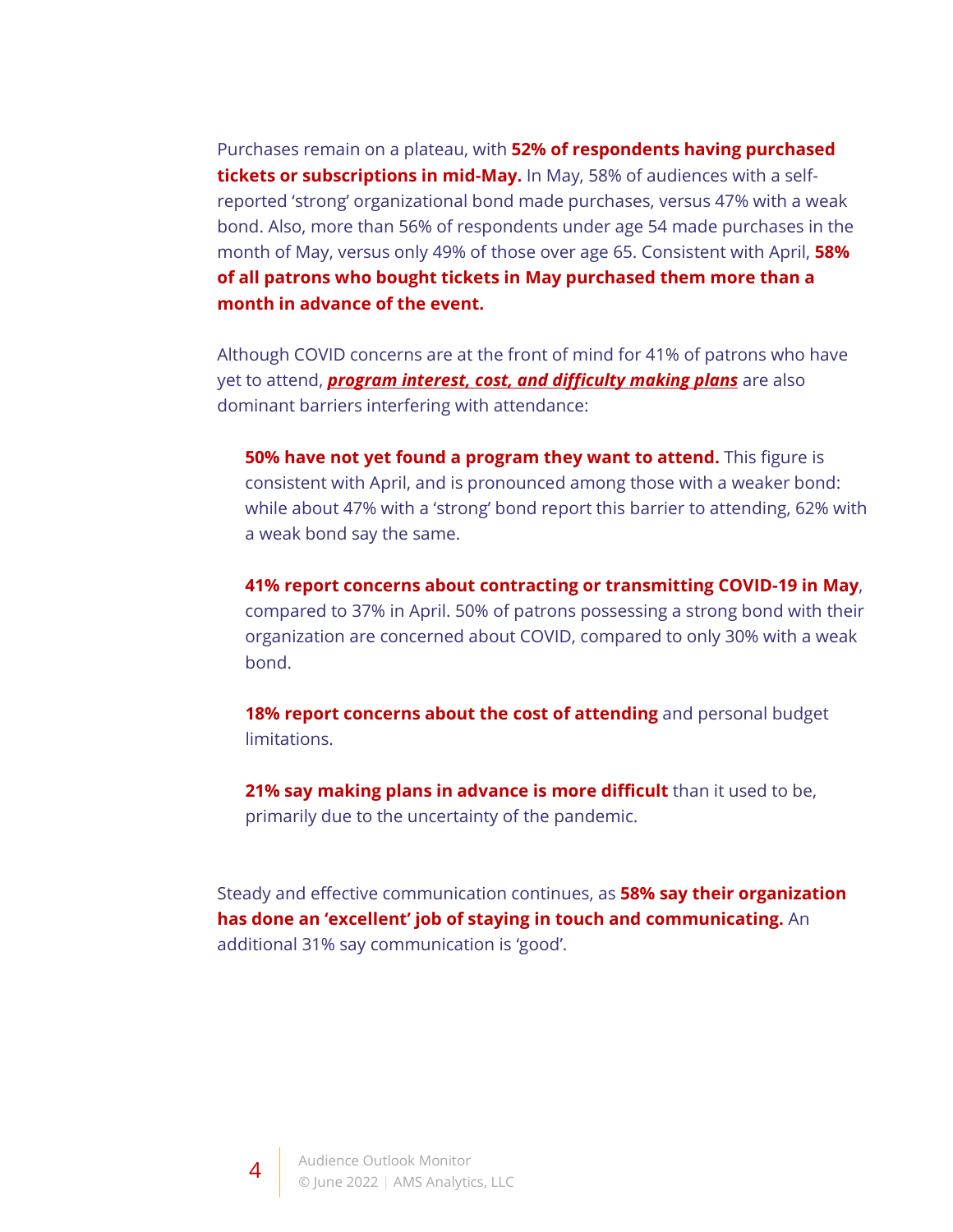### **As COVID cases continue to rise, concern and interest in mitigation increases**

#### How do you feel about going out to cultural events? (vaccinated)

I'm ready now, or as soon as it's permitted | | |'|| wait until others are also vaccinated I I'll wait until infection rates are low generally I won't go out until mask and distancing aren't required I won't go out until I'm certain I've developed immunity



n=6,073 (May 18)

Chart: AMS Analytics · Source: Audience Outlook Monitor, May 2022 · Created with Datawrapper

Fig 2: "Which statement best reflects how you feel about going out to cultural events?"

Increases in infection rates are reflected in concerns about attending, but a significant portion of patrons remain ready to attend now. Compared to 77% in April, **74% are ready to attend now.** 22% will wait for infection rates to drop before attending.

Concerns continue their climb from March and April, into May:

- **24% are very concerned about the duration of their immunity,**  compared to 21% in April.
- **22% are very concerned vulnerability to a 'breakthrough' infection,**  compared to 19% in April.
- **18% remain 'very concerned' about the safety of gathering in large numbers as of April,** compared to 16% in April.
- **17% are very concerned about transmitting the virus,** compared to 12% in April.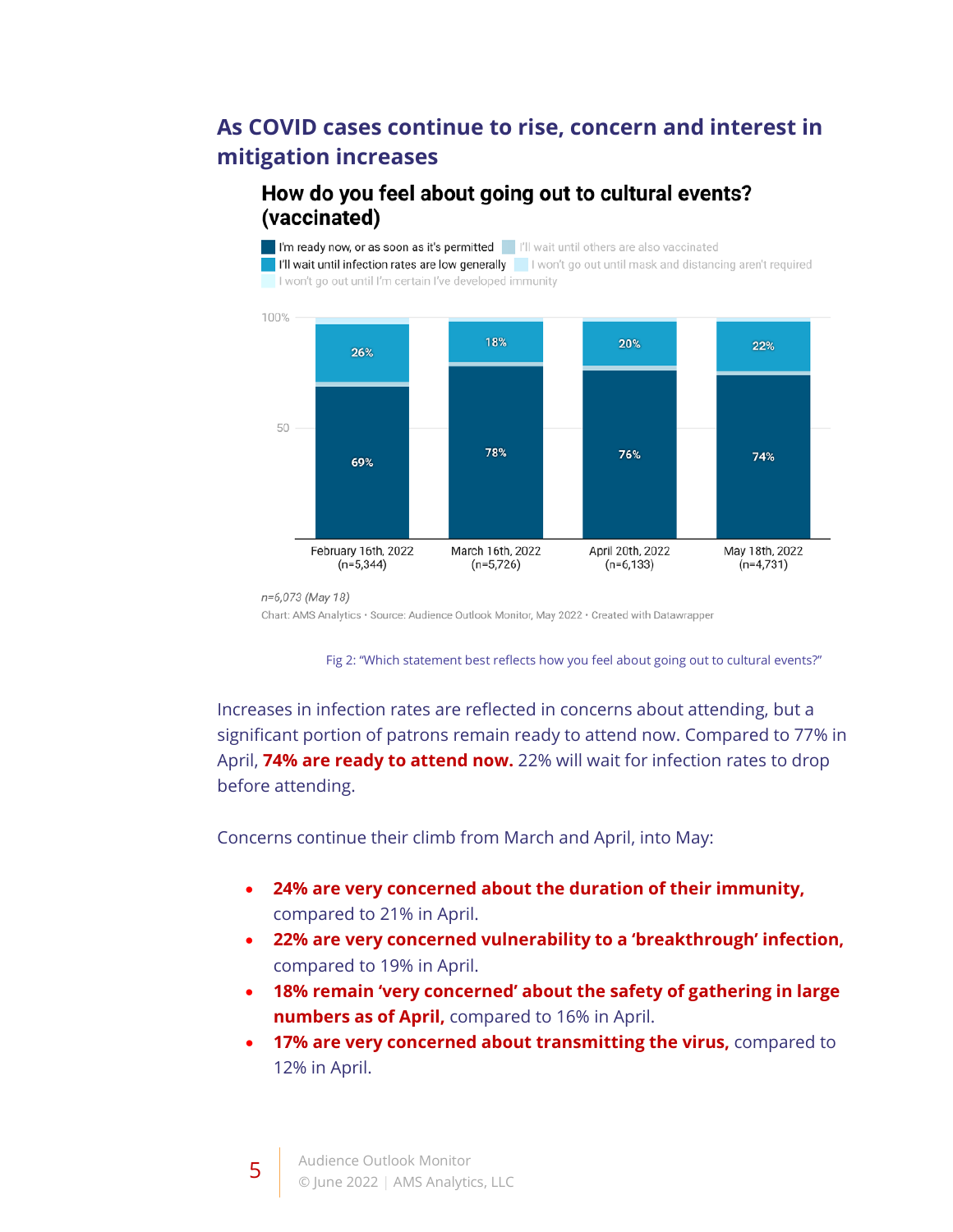Interest in vaccinated-only admittance has increased after decreasing throughout the first quarter of 2022. **64% of respondents are encouraged to attend by vaccinated only policies**, a figure which includes **12% who say they would only visit given this policy.** Interest in vaccinated-only policies remains strongest in the Northeast region where 20% still say they would only attend events with this policy in place, and an additional 51% say they are more likely to visit given the policy. Meanwhile, a growing 19% in the West region say they would only visit with this policy, accompanied by 49% who say they are more likely to visit given the policy.

Ticket policies, including re-seating, streaming, and booster-only admittance are progressively more intriguing to ticket buyers (which is presumably connected with the difficulty of making plans due to COVID uncertainty). The option to be reseated in an emptier section at the last minute motivates ticket purchases for 56% of audiences, while the last-minute option to watch a livestream instead of attending a ticketed performance motivates an increasing 37% of respondents to purchase tickets. **Overall, 57% still say that booster-only admittance policies would have an influence on their purchase of individual tickets** in the near future; this is driven by 65% in the Northeast region, and 62% in the West.

Up from 45% in April, **54% overall believe that mask mandates are necessary for theaters and concert halls in their communities right now**, whether with or without a proof of vaccination policy. All regions saw increases in the need for masks since April, including a notable jump in the western region:

| <b>Region</b> | <b>May</b> | <b>April</b> |
|---------------|------------|--------------|
| Northeast     | 72%        | 65%          |
| West          | 61%        | 44%          |
| South         | 51%        | 43%          |
| Midwest       | 40%        | 36%          |

Comfort levels have declined slightly; compared to 61% in April, **57% of respondents who have attended report that they were 'very comfortable' with their experience in May.**